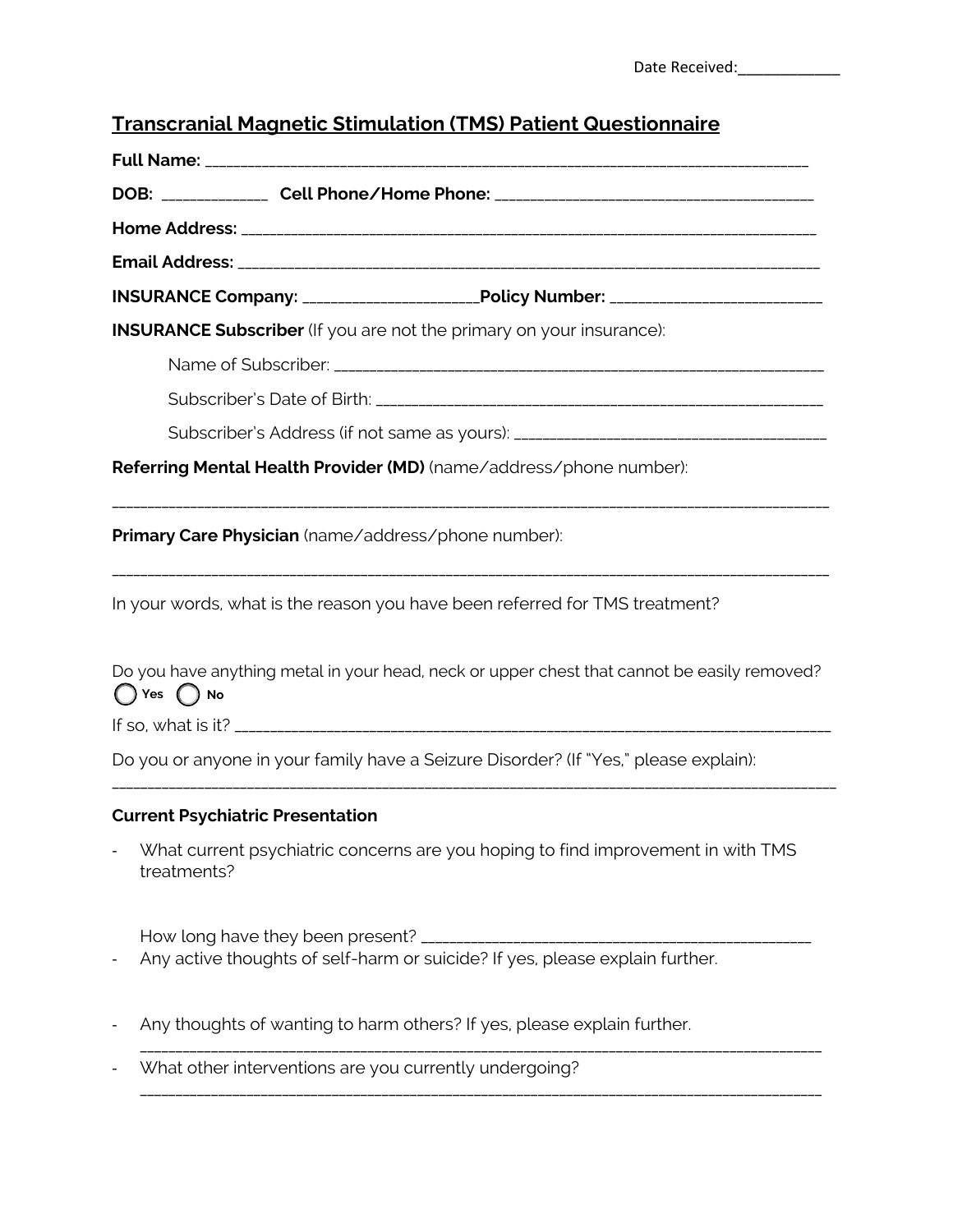Name: \_\_\_\_\_\_\_\_\_\_\_\_\_\_\_\_\_\_\_\_\_\_\_\_\_

- o Current treatment
	- Current medications including dose, frequency, length of time at current dose
	- Other ongoing treatments/therapies
	- § Pharmacy where your medications are filled (Name/location/phone)

\_\_\_\_\_\_\_\_\_\_\_\_\_\_\_\_\_\_\_\_\_\_\_\_\_\_\_\_\_\_\_\_\_\_\_\_\_\_\_\_\_\_\_\_\_\_\_\_\_\_\_\_\_\_\_\_\_\_\_\_\_\_\_\_\_\_\_\_\_\_\_\_\_\_\_\_\_\_\_\_\_

\_\_\_\_\_\_\_\_\_\_\_\_\_\_\_\_\_\_\_\_\_\_\_\_\_\_\_\_\_\_\_\_\_\_\_\_\_\_\_\_\_\_\_\_\_\_\_\_\_\_\_\_\_\_\_\_\_\_\_\_\_\_\_\_\_\_\_\_\_\_\_\_\_\_\_\_\_\_\_\_\_\_\_\_\_

- What diagnoses have been discussed with you regarding your mental health struggles?
	- o Include all diagnoses/age received/any symptoms you remember with each diagnosis:

# **Current Medical History**

- Current medical diagnoses that you are currently under the care of a physician for:
- Current medications including doses/side effects for other medical complaints (nonpsychiatric medications):
- Any current symptoms of illness? If yes, please explain.
- Have you been vaccinated for COVID-19 or have you tested positive for COVID-19? (Provide details)

## **Past psychiatric treatment history (Use separate sheet if needed for additional history)**

- **Past Inpatient treatment** 
	- o Date/Location/Reason
	- o \_\_\_\_\_\_\_\_\_\_\_\_\_\_\_\_\_\_\_\_\_\_\_\_\_\_\_\_\_\_\_\_\_\_\_\_\_\_\_\_\_\_\_\_\_\_\_\_\_\_\_\_\_\_\_\_\_\_\_\_\_\_\_\_\_\_\_\_\_\_\_\_\_\_\_\_\_\_\_\_\_\_\_\_\_\_\_\_\_
- **Past Partial Hospital Program/Intensive Outpatient treatment**
	- o Date/Location/Reason
	- o \_\_\_\_\_\_\_\_\_\_\_\_\_\_\_\_\_\_\_\_\_\_\_\_\_\_\_\_\_\_\_\_\_\_\_\_\_\_\_\_\_\_\_\_\_\_\_\_\_\_\_\_\_\_\_\_\_\_\_\_\_\_\_\_\_\_\_\_\_\_\_\_\_\_\_\_\_\_\_\_\_\_\_\_\_\_\_\_\_\_
- **Past Residential or Substance Abuse treatment**
	- o Date/Location/Reason
	- o \_\_\_\_\_\_\_\_\_\_\_\_\_\_\_\_\_\_\_\_\_\_\_\_\_\_\_\_\_\_\_\_\_\_\_\_\_\_\_\_\_\_\_\_\_\_\_\_\_\_\_\_\_\_\_\_\_\_\_\_\_\_\_\_\_\_\_\_\_\_\_\_\_\_\_\_\_\_\_\_\_\_\_\_\_\_\_\_\_\_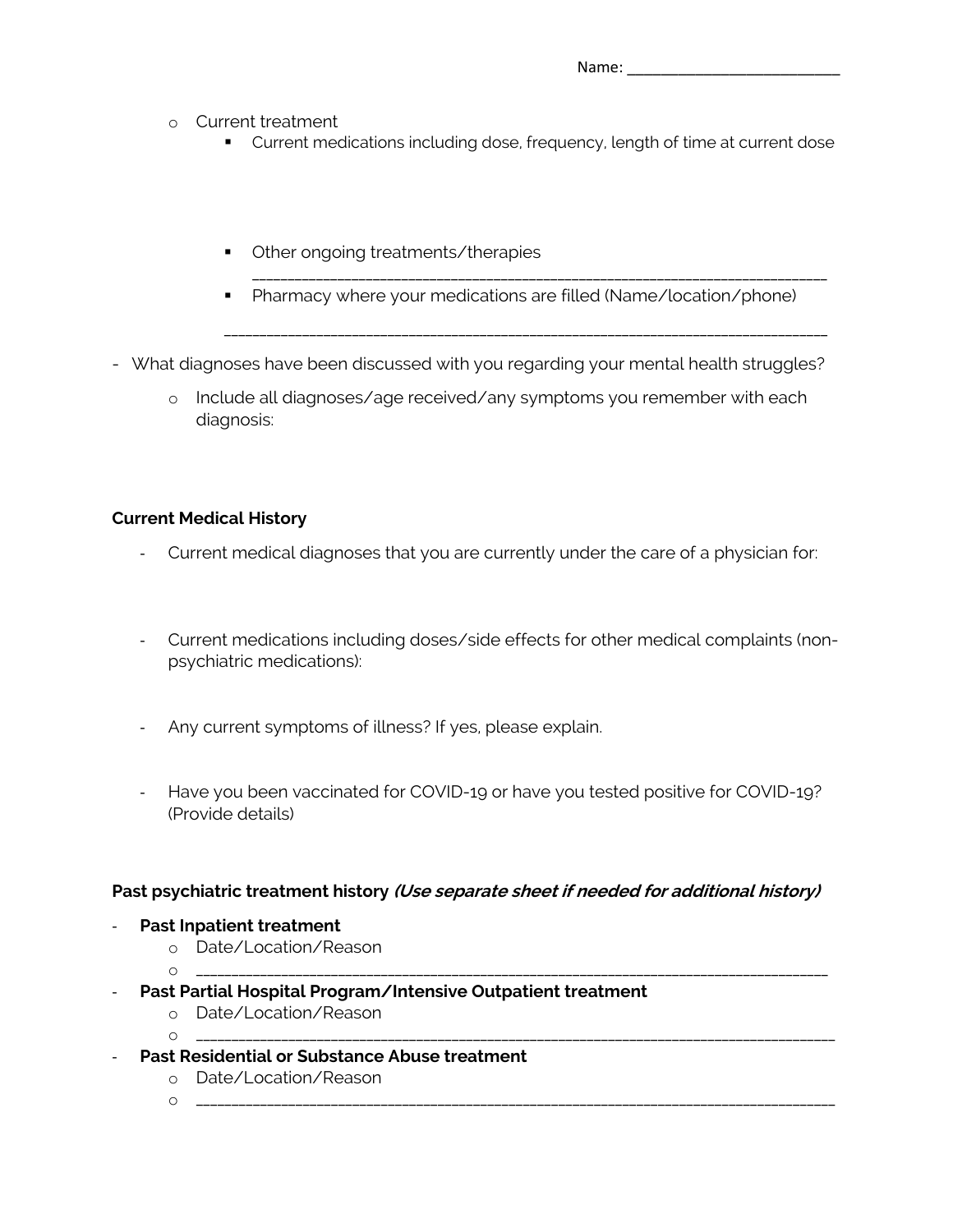#### **Past Outpatient treatment**

- o First treatment contact
	- $\blacksquare$   $\blacksquare$   $\blacksquare$   $\blacksquare$   $\blacksquare$   $\blacksquare$   $\blacksquare$   $\blacksquare$   $\blacksquare$   $\blacksquare$   $\blacksquare$   $\blacksquare$   $\blacksquare$   $\blacksquare$   $\blacksquare$   $\blacksquare$   $\blacksquare$   $\blacksquare$   $\blacksquare$   $\blacksquare$   $\blacksquare$   $\blacksquare$   $\blacksquare$   $\blacksquare$   $\blacksquare$   $\blacksquare$   $\blacksquare$   $\blacksquare$   $\blacksquare$   $\blacksquare$   $\blacksquare$   $\blacks$ 
		- $\bullet$  What was the reason
- o Past outpatient providers (names/location/phone if known)
	- **•** How long were you with them and what led to you moving on to a new provider?
- o Current treatment team and when care was initiated:
	- § Psychiatrist/medication provider: \_\_\_\_\_\_\_\_\_\_\_\_\_\_\_\_\_\_\_\_\_\_\_\_\_\_\_\_\_\_\_\_\_\_\_\_\_\_\_\_\_\_\_\_
	- § Therapist provider: \_\_\_\_\_\_\_\_\_\_\_\_\_\_\_\_\_\_\_\_\_\_\_\_\_\_\_\_\_\_\_\_\_\_\_\_\_\_\_\_\_\_\_\_\_\_\_\_\_\_\_\_\_\_\_\_\_\_\_\_
	- Other members of medical support team (i.e. case manager/social worker)?

# **Past psychiatric medication trials**

o Please provide full list of all psychiatric medication trials in the past. If uncertain, write down what you can remember and consider calling your pharmacy for a list of trials

> \*\* Include name of medication, dose, length of treatment, possible side effects, reason discontinued.

- § \_\_\_\_\_\_\_\_\_\_\_\_\_\_\_\_\_\_\_\_\_\_\_\_\_\_\_\_\_\_\_\_\_\_\_\_\_\_\_\_\_\_\_\_\_\_\_\_\_\_\_\_\_\_\_\_\_\_\_\_\_\_\_\_\_\_\_\_\_\_\_\_\_\_\_\_\_\_\_\_\_\_
- § \_\_\_\_\_\_\_\_\_\_\_\_\_\_\_\_\_\_\_\_\_\_\_\_\_\_\_\_\_\_\_\_\_\_\_\_\_\_\_\_\_\_\_\_\_\_\_\_\_\_\_\_\_\_\_\_\_\_\_\_\_\_\_\_\_\_\_\_\_\_\_\_\_\_\_\_\_\_\_\_\_\_ § \_\_\_\_\_\_\_\_\_\_\_\_\_\_\_\_\_\_\_\_\_\_\_\_\_\_\_\_\_\_\_\_\_\_\_\_\_\_\_\_\_\_\_\_\_\_\_\_\_\_\_\_\_\_\_\_\_\_\_\_\_\_\_\_\_\_\_\_\_\_\_\_\_\_\_\_\_\_\_\_\_\_
- 
- 
- § \_\_\_\_\_\_\_\_\_\_\_\_\_\_\_\_\_\_\_\_\_\_\_\_\_\_\_\_\_\_\_\_\_\_\_\_\_\_\_\_\_\_\_\_\_\_\_\_\_\_\_\_\_\_\_\_\_\_\_\_\_\_\_\_\_\_\_\_\_\_\_\_\_\_\_\_\_\_\_\_\_\_
- Other treatment interventions in the past (i.e. ECT, Deep Brain Stimulator, Vagal Nerve Stimulator, Ketamine infusion)

## **Past Medical History (please include date of occurrence)**

- History of head trauma (i.e. Traumatic Brain Injury, concussion):
- History of aneurysms, brain surgery, metal implants including clips/plates, coils:

\_\_\_\_\_\_\_\_\_\_\_\_\_\_\_\_\_\_\_\_\_\_\_\_\_\_\_\_\_\_\_\_\_\_\_\_\_\_\_\_\_\_\_\_\_\_\_\_\_\_\_\_\_\_\_\_\_\_\_\_\_\_\_\_\_\_\_\_\_\_\_\_\_\_\_\_\_\_\_\_\_\_\_\_\_\_\_\_\_\_\_\_

- History of strokes/Transient Ischemic Attacks: \_\_\_\_\_\_\_\_\_\_\_\_\_\_\_\_\_\_\_\_\_\_\_\_\_\_\_\_\_\_\_
- History of asthma/respiratory pathology: \_\_\_\_\_\_\_\_\_\_\_\_\_\_\_\_\_\_\_\_\_\_\_\_\_\_\_\_\_\_\_\_\_\_\_\_\_\_\_\_\_\_\_\_\_\_
- History of cardiac events: \_\_\_\_\_\_\_\_\_\_\_\_\_\_\_\_\_\_\_\_\_\_\_\_\_\_\_\_\_\_\_\_\_\_\_\_\_\_\_\_\_\_\_\_\_\_\_\_\_\_\_\_\_\_\_\_\_\_\_\_\_\_\_\_
- History of surgeries (list): \_\_\_\_\_\_\_\_\_\_\_\_\_\_\_\_\_\_\_\_\_\_\_\_\_\_\_\_\_\_\_\_\_\_\_\_\_\_\_\_\_\_\_\_\_\_\_\_\_\_\_\_\_\_\_\_\_\_\_\_\_\_\_\_\_
- Other medical history: \_\_\_\_\_\_\_\_\_\_\_\_\_\_\_\_\_\_\_\_\_\_\_\_\_\_\_\_\_\_\_\_\_\_\_\_\_\_\_\_\_\_\_\_\_\_\_\_\_\_\_\_\_\_\_\_\_\_\_\_\_\_\_\_\_\_\_

What are your concerns, if any, about initiating TMS Treatment?